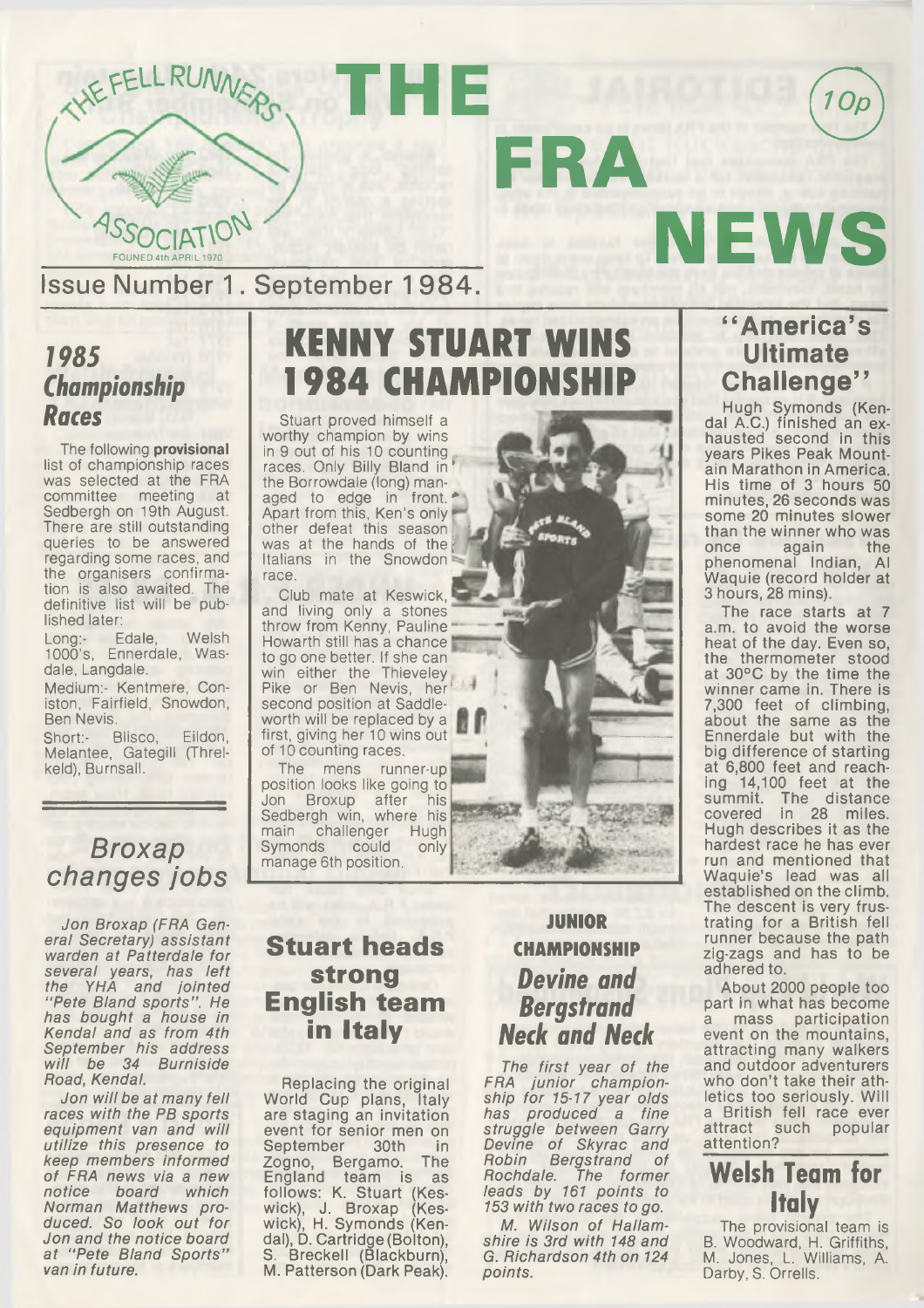The first number of the FRA News is an experiment in communication.

The FRA committee feel that their highly praised magazine, essential for a durable record of the fell running scene, needs to be supplemented in the intervening months by some means of getting news items to the members.

As always, one of the major hurdles is cost, especially if postage is involved. To keep costs down to those of production we have decided to try distribution by hand. Inevitably, not all members will receive this news, but the intention is to ensure clubs have copies for distribution and they will be on sale at all fell races. This issue cost 16p to produce so at 10p it is an attractive buy. We are grateful to our advertisers who have helped to finance the first copy.

If you feel that the "news" is useful and should continue, it is essential that you should let us know (see the questionnaire) and contribute to it with your letters or news items. It is not intended that all articles express official FRA views, but one of the principle aims of the news is to keep you up to date with what is going on behind the scenes.

Danny Hughes, Chairman.

#### **Insurance for race organisers**

The majority of fell races take place without any insurance cover whatsoever. For a sport with such potential for danger. it makes sense for organisers to ensure that any claims made against the race organisation are ade-<br>quately covered. The covered. F.R.A. have negotiated an agreement with a Lloyds broker to the effect that every race appearing in the F.R.A. fixture calendar will be insured against claims for damages up to £500,000. The cost is £2 per event, and this covers all races, ladies, juniors and seniors held on the same day at the same venue. Since this is a group arrangement that covers the whole fixture

list, it is not possible to publish events who refuse such insurance, or who don't want to pay the extra money because they are already insured. We hope that individual insurance<br>arrangements will be arrangements dropped in favour of this very comprehensive one provided by the company who also operate the AAA's insurance scheme. We are indepted to John Martell, Treasurer of the AAA who assisted us in making arangements.

There is also a nominal charge being made to cover the publication of the calendar so that race organisers will be asked for £2.50 in order that their event appears in the 1985 fixture list.

## **World Cup Plans Suspended**

The FRA and CNCM (the Italian equivalent) have been planning a World Cup mountain running event for the past twelve months. However, the International Amateur Athletic Federation (IAAF) have indicated their interest in such an event and are reluctant to see it launched as such until an established international competitive forum is evident. Since both the FRA and CNCM come under the auspices of the IAAF, via their respective parent bodies, we are obliged to be guided by them on this matter. John Holt, General Secretary of IAAF, has indicated that they wish to be closely associated with the development of the sport at the international level.

The original plans, published in the Summer Fell Runner have had to be modified and although Italy are to stage an international event there will be no ladies or juniors events, much to our disappointment.

# **Jos Naylors 24th Mountain EDITORIAL Trial on September 9th**

Always a glutton for setting long distance records, Jos is intent on setting a record in the mountain trial (now the "O.S. Lakes") that will never be beaten. Adherents of this particular race such as Ted Dance may have run as many as Jos, but an examination of his record gives a clear picture of who has boss over the years. 1960 16th 1961 Disqualified for missing a check point on Seatoller. 1962 Only George Brass finished this one. 1963 ? 1964 ? 1965 4th (Mike Davies) 1966 1st 1967 5th (Mike Davies) 1968 3rd (Winner Chris Fitt) 1969 1st 1970 2nd(Winner Mike Davies) 1971 1st 1972 1st 1973 1st 1974 1st 1975 1st 1976 1st 1977<br>1978 (Winner) Billy Bland) 1979 1980 3rd (Winner Billy Bland) 1981 3rd (Winner Martin Hudson) 1982 4th (Winner Billy Bland) 1983 10th (Winner Martin Hudson) 1984 Another Win?

### UNDER F.R.A. RULES

Many race organisers will heave a great sigh of relief at being able to run their events under the straightforward (compared to AAA rules) F.R.A. rules in 1985 (subject to approval by the AGM). There are however some events where organisers may be uncertain of their status. These are Category C events, "O" type events and Scottish events. Each of these could, are, or will be, run under rules other than F.R.A.

Since only races run under F.R.A. rules will be published in the 1985 **F.R.A. fixture calendar,**<br>some quidance is guidance is necessary.

Category C event organisers need to decide whether or not their race would more properly be run under normal ECCU (cross country) rules. We have had communications with the E.C.C.U. on this matter and at the present time we are both happy for organisers of these borderline events to decide for themselves whether their race is cross country or fell. Scottish events must at present be run under S.A.A.A.'s rules, but since none of these rules cut across F.R.A. rules (and

vice versa) we hope to publish them as under<br>S.A.A.A.'s/F.R.A. rules,  $S.A.A.A.'s/F.R.A.$ pending agreement with the S.A.A.A.'s. Orienteering type event such as the Saunders, the Karrimore, the Copeland Chase and O.S. Mountain trail could<br>be run under BOE run under B.O.F. (British Orienteering Federation) rules. Here again, the race organisers will have to decide which category their event belongs to. We hope that "O" type races on the mountains will be run under F.R.A. rules since it is a variation on the straightforward event which we want to encourage. It is only fair to point out that we have had no contact with B.O.F. about those events, prefering to leave decisions with the organisers.

Copies of F.R.A. rules will be circulated with the fixture secretaries race information sheet.

#### Sport a Badge

The FRA have produced a good quality track suit badge selling at 80p. It displays the FRA logo and is green on an off white background. They are available from most committee members or the secretary.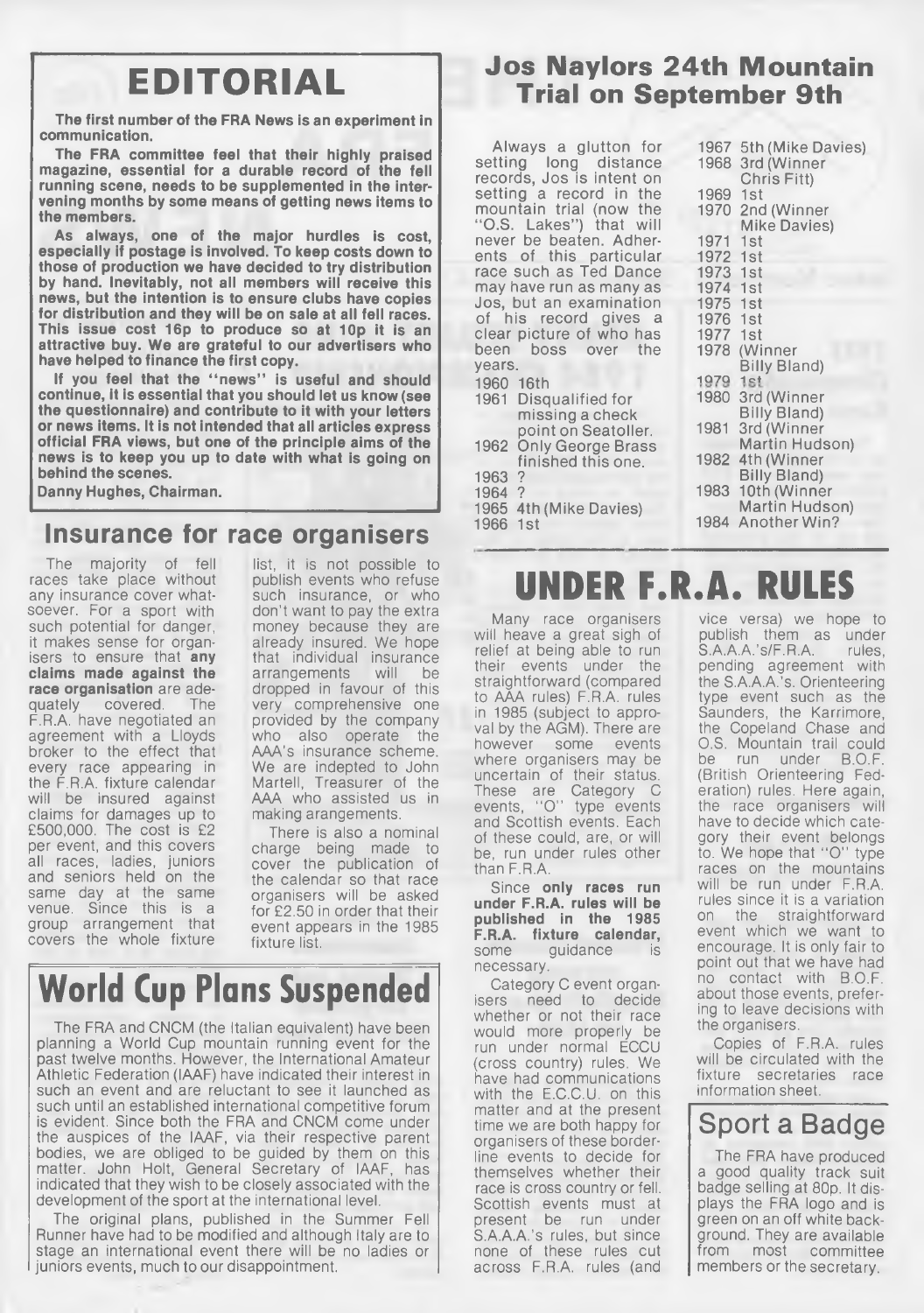#### **Billy Bland Retains C.F.R.A. Championship Trophy**

Cumberland Fell Runners, who organise 8 fell races during the year award a trophy to the runner who scores most points in their events. A race winner gets 22 points, second 19 and so on.

Billy scored a total of 90 points with positions as follows: Copeland Chase 3rd, Northern Counties 4th, Ennerdale 5th, Wasdale 1st, Kinniside 4th. He did not compete in the Muncaster, Blake Fell or Black Combe.

Harry Jarrett (C.F.R.A.) was runner-up with 75 points from four races and Geoff Clucas (C.F.R.A.) third with 65 points from four races.

#### Welsh Regional Championships

Considerable interest has been generated by the new Welsh championships<br>and increased race increased numbers are evident in all races chosen to count. With 2 races to go the leading positions are:

| 1. Bernie Woodward | 32 |
|--------------------|----|
| <b>Andy Darby</b>  | 32 |
| 3. Hefin Griffiths | 31 |
| 4. D. Davies       | 29 |
| M. Jones           | 29 |
| 6. Les Williams    | 25 |
| 7. Glyn Griffiths  | 19 |
| 8. Steve Orrells   | 17 |
| 9. Paul Stott      | 15 |
| 10. Phil Dixon     | 11 |

The championship race Llanddeusant has been cancelled and will be replaced by the Elidir.

#### **Membership continues to increase**

Membership secretary Norman Berry reports increased F.RA. membership for 1984 at about 2,250 and 500 of these are new members. About 300 of last years members have failed to renew. There are 23 clubs registered with the F.R.A.

Previous years membership levels were 1983, 2,020; 1982, 1,627; 1981, 1,271.

This is Norman's last year as membership secretary, but he leaves the job well organised for whoever takes over. Thank you Norman.

#### $\sqrt{2}$ **PETE BLAND** SPORTS  $$20R$ Lightweight Rucksacks and Rainsuits for the Karrimor **The Specialist Fell Running Shop 34A Kirkland, Kendal Cumbria TELEPHONE 0539 - 31012**

#### REMINDER

The F.R.A. A.G.M. will be held after the Thievely Pike Fell Race on 29th September. Nomination

for Club Representatives<br>and any resolutions and any resolutions should be sent to the Secretary immediately.

#### FRA Badge Scheme

Badges are to be awarded to the leaders of each of the FRA Championship categories.

The badges will be of a distinctive colour and shape. They will carry the year of award and are intended to be worn on<br>vests. Details of the Details of the scheme have yet to be finalised but it is hoped that the awards will provide an incentive and reward for those finishing lower down the ranking lists.

#### **FRA Dinner Plans** Finalised

Graham Wright has once again made arrangements for the annual FRA dinner/dance/presentation evening at the Dunkenhalgh Hotel near<br>Clayton-le-Moors. This Clayton-le-Moors. was a well attended and very successful end to the fell running season last year, so don't miss 1984's event.

Famous cartoonistcum-fell-runner Bill Bentall is the guest speaker, and Championship winners will be presented with their awards. Tickets cost £7.50 and are obtainable from any committee member.

#### **Cumberland Fell Runners Association Annual Dinner**

Those seeking a combination of good racing with some social activity could do no better than travel west to the popular West Cumberland events in November. On Saturday 10th, Black Coombe Runners repeat their well organised and successful Dunnerdale Fell Race. Then in the evening there is time to relax and reminisce over the summers adventures (with perhaps a film to prompt the memory) at the C.F.R.A.'s annual dinner. This will be held at the Bridge Inn, Santon Bridge. The weekend is completed by the Copeland Chase, an " O" type event from the Ennerdale Scout Camp. Book your dinner now to ensure a place (we are limited to 100), by returning this form, plus money, to Danny Hughes, Hallsteads, Gosforth, Cumbria. CA20 1BJ.

Please reserve.......... places at the 1984 C.F.R.A. dinner at 7.15 p.m. on 10th November. Enclosed is . . . . . . . . in payment (which is reimbursable given a few days notice). Cost of the dinner is £7.00 per head. Name..........................

### **Questionnaire**

This questionnaire has been designed to give the F.R.A. committee some feedback from the members on various aspects of it's activitites. It will be followed by more, depending on your response. So if you want the best out of your organisation, complete it now and return to John Broxap. (Secretary F.R.A.)

- Q.1 Are you satisfied with the present championship arrangements.
- Q.2 Would you like the F.R.A. to arrange group transport (coaches) to races.

Q.3 Would you like to see this

| Would you like the F.R.A. to                                                               |  |
|--------------------------------------------------------------------------------------------|--|
| arrange group transport<br>(coaches) to races.                                             |  |
| Would you like to see this<br>newspaper published regularly<br>to supplement the magazine. |  |
| Do you think the F.R.A. provide                                                            |  |

YES NO

Q.4 Do you think the F.R.A. prov good value for money.

Address. Note that there is no need to elaborate on your answers since further questions will be asked to elicite your views.